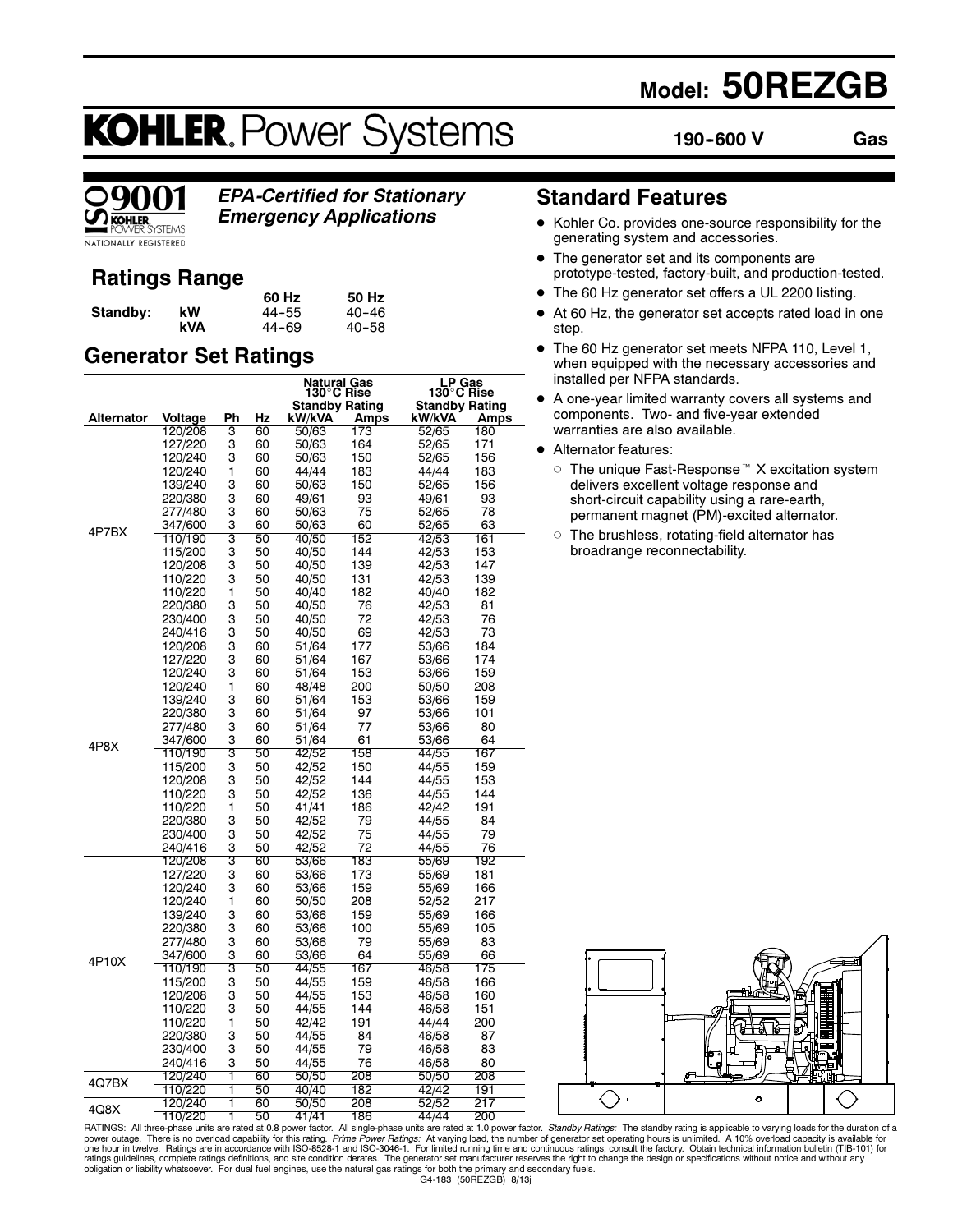## Alternator Specifications

| <b>Specifications</b>                    | <b>Alternator</b>            |
|------------------------------------------|------------------------------|
| Manufacturer                             | Kohler                       |
| Type                                     | 4-Pole, Rotating-Field       |
| Exciter type                             | Brushless, Rare-Earth        |
|                                          | Permanent Magnet             |
| Leads: quantity, type                    |                              |
| 4PX                                      | 12, Reconnectable            |
| 4QX                                      | 4, 110-120/220-240           |
| Voltage regulator                        | Solid State, Volts/Hz        |
| Insulation:                              | NFMA MG1                     |
| Material                                 | Class H                      |
| Temperature rise                         | 130°C, Standby               |
| Bearing: quantity, type                  | 1, Sealed                    |
| Coupling                                 | Flexible Disc                |
| Amortisseur windings                     | Full                         |
| Voltage regulation, no-load to full-load | Controller Dependent         |
| One-step load acceptance                 | 100% of Rating               |
| Unbalanced load capability               | 100% of Rated Standby        |
|                                          | Current                      |
| Peak motor starting kVA:                 | (35% dip for voltages below) |
| 480 V, 400 V 4P7BX (12 lead)             | 180 (60 Hz), 136 (50 Hz)     |
| 480 V, 400 V 4P8X (12 lead)              | 261 (60 Hz), 218 (50 Hz)     |
| 480 V, 400 V 4P10X (12 lead)             | 275 (60 Hz), 220 (50 Hz)     |
| 240 V, 220 V 4Q7BX (4 lead)              | 113 (60 Hz), 95 (50 Hz)      |
| 240 V, 220 V 4Q8X (4 lead)               | 121 (60 Hz), 107 (50 Hz)     |

- NEMA MG1, IEEE, and ANSI standards compliance for temperature rise and motor starting.
- Sustained short-circuit current of up to 300% of the rated current for up to 10 seconds.
- Sustained short-circuit current enabling downstream circuit breakers to trip without collapsing the alternator field.
- Self-ventilated and dripproof construction.
- Vacuum-impregnated windings with fungus-resistant epoxy varnish for dependability and long life.
- Superior voltage waveform from a two-thirds pitch stator and skewed rotor.

## Application Data

#### **Engine**

| <b>Engine Specifications</b>                  | 60 Hz               | 50 Hz                                   | <b>Engine E</b> |
|-----------------------------------------------|---------------------|-----------------------------------------|-----------------|
| <b>General Motors</b><br>Manufacturer         |                     |                                         | Ignition s      |
| Engine: model, type                           |                     | <b>Industrial Powertrain</b>            | Battery cl      |
|                                               |                     | Vortec 5.0 L, 4-Cycle                   | Grou            |
|                                               |                     | Natural Aspiration                      | Volts           |
| Cylinder arrangement                          |                     | V-8                                     | Ampe            |
| Displacement, L (cu. in.)                     |                     | 5.0 (305)                               | Starter m       |
| Bore and stroke, mm (in.)                     |                     | $94.9 \times 88.4$ (3.74 $\times$ 3.48) | Battery, re     |
| Compression ratio                             | 9.4:1               |                                         | amps (C0        |
| Piston speed, m/min. (ft./min.)               | 318 (1044)          | 265 (870)                               | Qty.,           |
| Main bearings: quantity, type                 | 5, M400 Copper Lead |                                         | Battery v       |
| Rated rpm<br>Max. power at rated rpm, kW (HP) | 1800<br>66.4 (89)   | 1500<br>54.5 (73)                       |                 |
| Cylinder head material                        |                     | Cast Iron                               | <b>Fuel</b>     |
| Piston type and material                      |                     | High Silicon Aluminum                   | <b>Fuel Sys</b> |
| Crankshaft material                           | Nodular Iron        |                                         |                 |
| Valve (exhaust) material                      |                     | <b>Forged Steel</b>                     | Fuel type       |
| Governor type                                 |                     | Electronic                              | Fuel supp       |
| Frequency regulation, no-load to full-load    |                     | <b>Isochronous</b>                      | Natural g       |
| Frequency regulation, steady state            |                     | ±0.5%                                   | (in. $H_2O$ )   |
| Frequency                                     |                     | Fixed                                   | LPG vapo        |
| Air cleaner type, all models                  |                     | Dry                                     | pressure,       |
|                                               |                     |                                         |                 |

## Engine Electrical

| <b>Engine Electrical System</b>                   | 60 Hz      | 50 Hz    |
|---------------------------------------------------|------------|----------|
| Ignition system                                   | Electronic |          |
| Battery charging alternator:                      |            |          |
| Ground (negative/positive)                        |            | Negative |
| Volts (DC)                                        |            | 12       |
| Ampere rating                                     |            | 70       |
| Starter motor rated voltage (DC)                  |            | 12       |
| Battery, recommended cold cranking<br>amps (CCA): |            |          |
| Qty., rating for $-18^{\circ}$ C (0°F)            |            | 1,630    |
| Battery voltage (DC)                              |            | 12       |

| <b>Fuel System</b>                               | 60 Hz                   | 50 Hz                |
|--------------------------------------------------|-------------------------|----------------------|
| Fuel type                                        | Natural Gas, LP Gas, or |                      |
|                                                  |                         | Dual Fuel            |
| Fuel supply line inlet                           |                         | 1 NPTF               |
| Natural gas fuel supply pressure, kPa            |                         |                      |
| (in. $H_2O$ )                                    |                         | $1.74 - 2.74$ (7-11) |
| LPG vapor withdrawal fuel supply                 |                         |                      |
| pressure, kPa (in. H <sub>2</sub> O)             |                         | 1.24-2.74 (5-11)     |
| Dual fuel engine, LPG vapor withdrawal           |                         |                      |
| fuel supply pressure, kPa (in. H <sub>2</sub> O) |                         | 1.24(5)              |
| <b>Fuel Composition Limits *</b>                 | Nat. Gas                | LP Gas               |
| Methane, % by volume                             | 90 min.                 |                      |
| Ethane, % by volume                              | 4.0 max.                |                      |
| Propane, % by volume                             | $1.0$ max.              | 85 min.              |
| Propene, % by volume                             | $0.1$ max.              | 5.0 max.             |
| $C_4$ and higher, % by volume                    | 0.3 max.                | 2.5 max.             |
| Sulfur, ppm mass                                 | 25 max.                 |                      |
| Lower heating value,                             |                         |                      |
| $MJ/m3$ (Btu/ft <sup>3</sup> ), min.             | 33.2 (890)              | 84.2 (2260)          |

\* Fuels with other compositions may be acceptable. If your fuel is outside the listed specifications, contact your local distributor for further analysis and advice.

#### Exhaust

| <b>Exhaust System</b>                                                         | 60 Hz      | 50 Hz      |
|-------------------------------------------------------------------------------|------------|------------|
| Exhaust manifold type                                                         | Drv        |            |
| Exhaust flow at rated kW, $m^3$ /min. (cfm)                                   | 15.6 (550) | 12.2 (430) |
| Exhaust temperature at rated kW, dry<br>exhaust, $^{\circ}$ C ( $^{\circ}$ F) | 593 (1100) |            |
| Maximum allowable back pressure,<br>kPa (in. Hg)                              | 10.2(3.0)  |            |
| Exhaust outlet size at engine hookup,<br>$mm$ (in.)                           | 76 (3.0)   |            |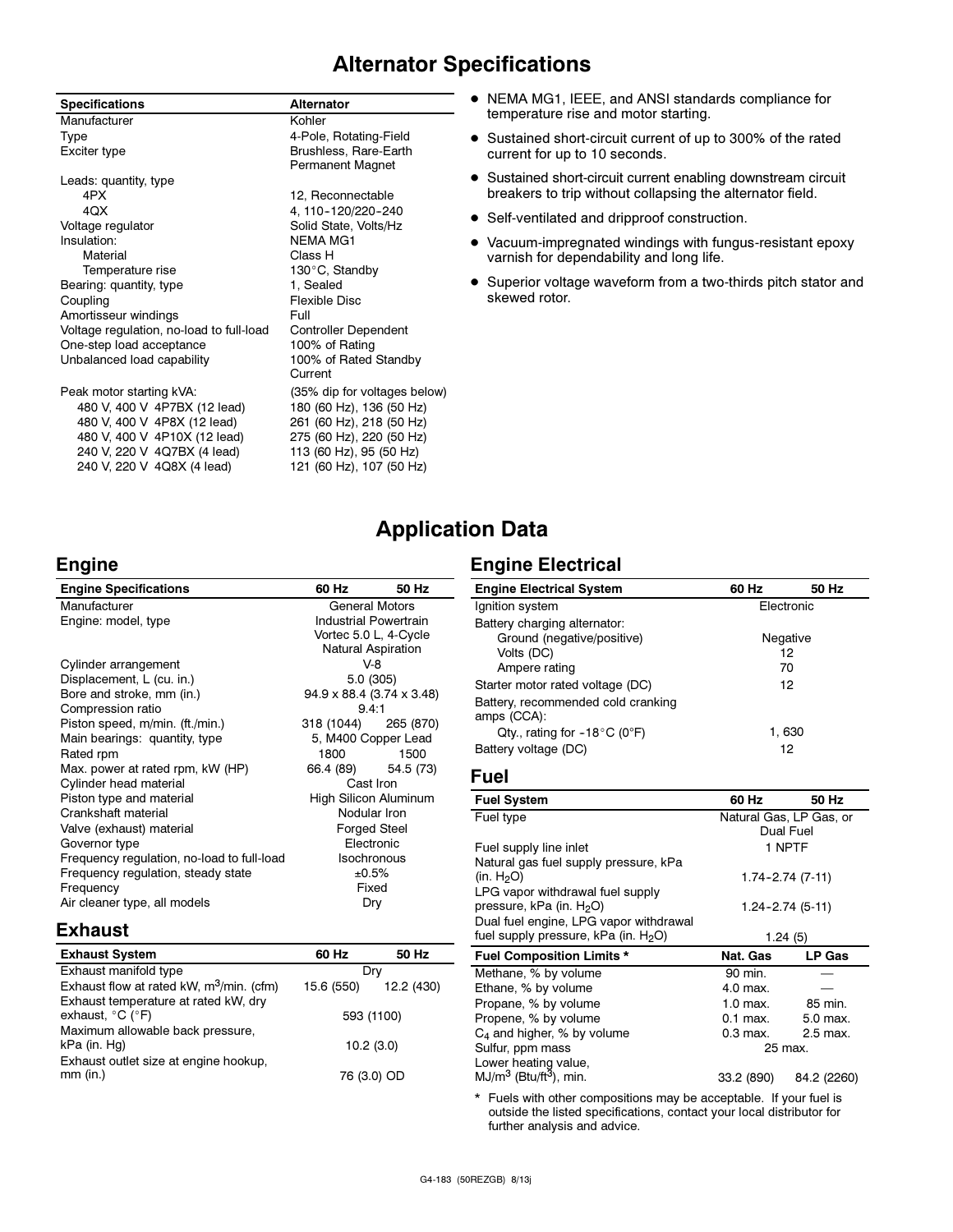## Application Data

#### Lubrication

| <b>Lubricating System</b>             | 60 Hz                | 50 Hz |
|---------------------------------------|----------------------|-------|
| Type                                  | <b>Full Pressure</b> |       |
| Oil pan capacity, $L$ (qt.)           | 4.3(4.5)             |       |
| Oil pan capacity with filter, L (qt.) | 4.7(5.0)             |       |
| Oil filter: quantity, type            | 1. Cartridge         |       |

#### Cooling

| <b>Radiator System</b>                                                                       | 60 Hz                   | 50 Hz |  |
|----------------------------------------------------------------------------------------------|-------------------------|-------|--|
| Ambient temperature, °C (°F) *                                                               | 50 (122)                |       |  |
| Engine jacket water capacity, L (gal.)                                                       | 6.8(1.8)                |       |  |
| Radiator system capacity, including                                                          |                         |       |  |
| engine, L (gal.)                                                                             | 20.8(5.5)               |       |  |
| Engine jacket water flow, Lpm (gpm)                                                          | 117.3 (31) 98.4 (26)    |       |  |
| Heat rejected to cooling water at rated                                                      |                         |       |  |
| kW, dry exhaust, kW (Btu/min.)                                                               | 51.5 (2930) 42.9 (2440) |       |  |
| Water pump type                                                                              | Centrifugal             |       |  |
| Fan diameter, including blades, mm (in.)                                                     | 533 (21)                |       |  |
| Fan, kWm (HP)                                                                                | $4.5(6.0)$ $2.6(3.5)$   |       |  |
| Max. restriction of cooling air, intake and<br>discharge side of radiator, kPa (in. $H_2O$ ) | 0.125(0.5)              |       |  |

\* Enclosure with enclosed silencer reduces ambient temperature capability by  $5^{\circ}$ C (9 $^{\circ}$ F).

## Operation Requirements

| <b>Air Requirements</b>                                                     | 60 Hz       | 50 Hz       |
|-----------------------------------------------------------------------------|-------------|-------------|
| Radiator-cooled cooling air,                                                |             |             |
| $m^3$ /min. (scfm) $\dagger$                                                | 170 (6000)  | 136 (4800)  |
| Combustion air, m <sup>3</sup> /min. (cfm)                                  | 5.0(175)    | 4.0(140)    |
| Heat rejected to ambient air:                                               |             |             |
| Engine, kW (Btu/min.)                                                       | 29.5 (1680) | 23.6 (1340) |
| Alternator, kW (Btu/min.)                                                   | 7.6(430)    | 6.5(370)    |
| $\dagger$ Air density = 1.20 kg/m <sup>3</sup> (0.075 lbm/ft <sup>3</sup> ) |             |             |

| Fuel Consumption $\ddagger$                      |                                                                                                                               |      | 60 Hz      | 50 Hz                  |
|--------------------------------------------------|-------------------------------------------------------------------------------------------------------------------------------|------|------------|------------------------|
| Natural Gas, m <sup>3</sup> /hr. (cfh) at % load |                                                                                                                               |      |            | <b>Standby Ratings</b> |
| 100%                                             |                                                                                                                               | 21.1 | (744)      | 17.0 (600)             |
| 75%                                              |                                                                                                                               | 17.9 | (631)      | 14.3 (505)             |
| 50%                                              |                                                                                                                               |      | 13.7 (483) | 10.9 (384)             |
| 25%                                              |                                                                                                                               |      | 9.4 (333)  | 7.4 (262)              |
| LP Gas, $m^3/hr$ . (cfh) at % load               |                                                                                                                               |      |            | <b>Standby Ratings</b> |
| 100%                                             |                                                                                                                               |      | 8.4 (295)  | $7.2$ (254)            |
| 75%                                              |                                                                                                                               |      | 6.5 (230)  | 5.7(202)               |
| 50%                                              |                                                                                                                               |      | 5.0 (178)  | 4.3 (153)              |
| 25%                                              |                                                                                                                               |      | 3.7(129)   | 3.0(105)               |
| * Nominal fuel rating:                           | Natural gas, 37 MJ/m <sup>3</sup> (1000 Btu/ft. <sup>3</sup> )<br>LP vapor, 93 MJ/m <sup>3</sup> (2500 Btu/ft. <sup>3</sup> ) |      |            |                        |

LP vapor conversion factors:<br>.8.58 ft.<sup>3</sup> = 1 lb

| 8.58 ft. <sup>3</sup> = 1 lb.        |
|--------------------------------------|
| $0.535 \text{ m}^3 = 1 \text{ kg}$ . |
| 36.39 ft. $3 = 1$ gal.               |

#### **Controllers**



### Decision-Maker<sup>®</sup> 3000 Controller

Provides advanced control, system monitoring, and system diagnostics for optimum performance and compatibility.

- Digital display and menu control provide easy local data access
- Measurements are selectable in metric or English units
- Remote communication thru a PC via network or serial configuration
- Controller supports Modbus<sup>®</sup> protocol
- Integrated hybrid voltage regulator with ±0.5% regulation
- Built-in alternator thermal overload protection
- NFPA 110 Level 1 capability

Refer to G6-100 for additional controller features and accessories.



## Decision-Maker<sup>®</sup> 550 Controller

Provides advanced control, system monitoring, and system diagnostics with remote monitoring capabilities.

- Digital display and keypad provide easy local data access
- Measurements are selectable in metric or English units
- Remote communication thru a PC via network or modem configuration
- Controller supports Modbus<sup>®</sup> protocol
- Integrated voltage regulator with ±0.25% regulation
- Built-in alternator thermal overload protection
- NFPA 110 Level 1 capability

Refer to G6-46 for additional controller features and accessories.